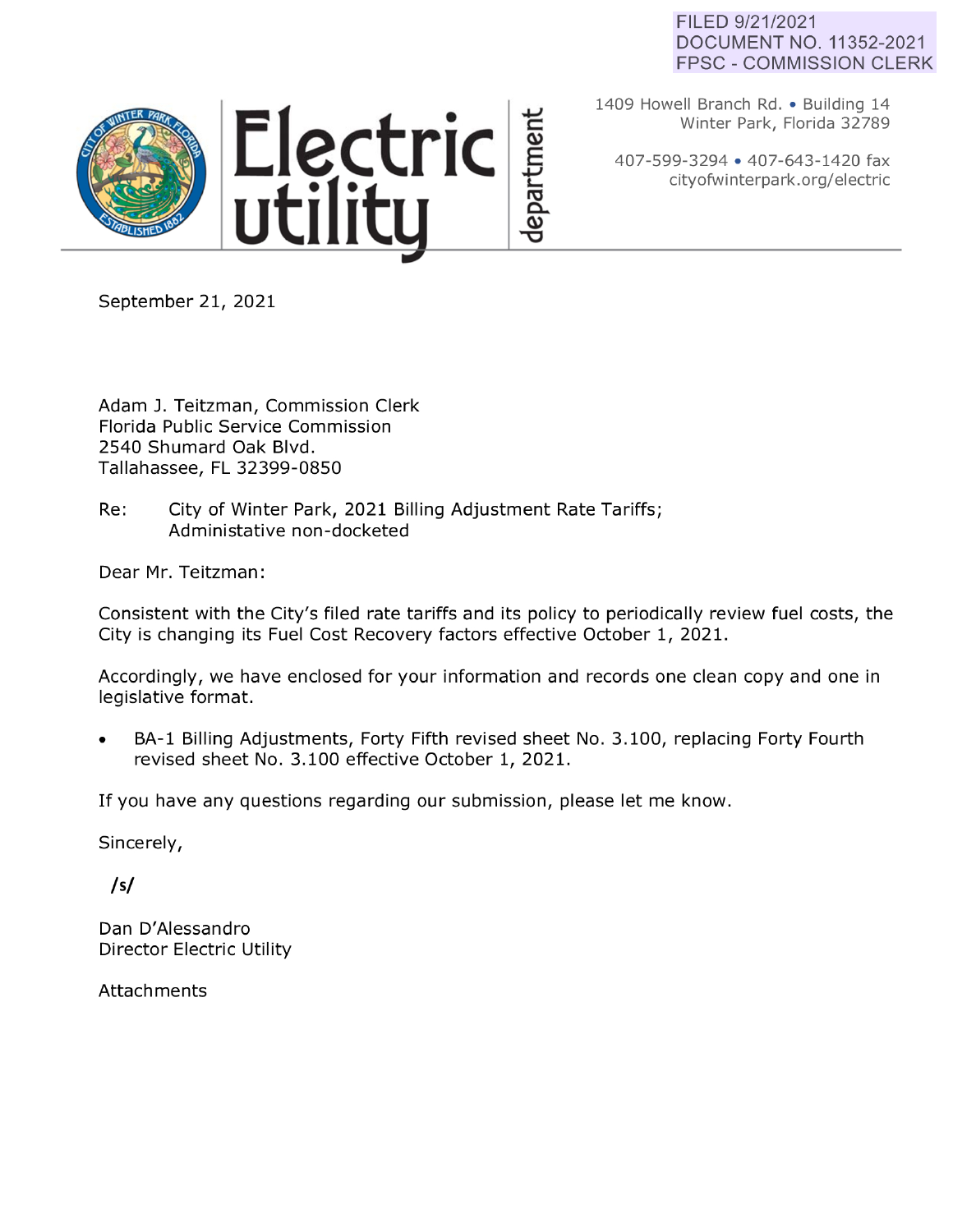

**Page 1 of 2** 

# **RATE SCHEDULE BA-1 BILLING ADJUSTMENTS**

### **Applicable:**

To the Rate per Month provision in each of the City's rate schedule which reference the billing adjustments set forth below.

## **Fuel Cost Recovery Factor:**

| <b>Rate Schedule</b>   | <b>Fuel Cost Recovery Factor (cents per kW-hr)</b> |
|------------------------|----------------------------------------------------|
| RS-1 $(1st 1,000$ kWH) | 4.201                                              |
| (All additional kWh)   | 5.201                                              |
| $GS-1$                 | 4.627                                              |
| $GS-2$                 | 4.627                                              |
| GSD-1                  | 4.627                                              |
| GSDT-1 (Off-peak)      | 4.100                                              |
| $(On-peak)$            | 5.783                                              |
| LS-1                   | 4.627                                              |
|                        |                                                    |

## **Fuel Adjustment Factor.**

The Fuel Adjustment Factor will be determined periodically by the City. This factor is designed to recover the cost of fuel that is included in the cost of bulk power supply incurred by the City to provide electric service to its customers. Review of Fuel Adjustment adequacy will occur at least quarterly. If the fuel Adjustment Factor under-recovers fuel cost, the City will increase the Fuel Adjustment to collect the under recovery. If the Fuel Adjustment Factor over-recovers fuel cost, the City will decrease the fuel adjustment to credit back to customers the over-recovery. In order to stabilize fluctuations in the fuel adjustment factor, the City Manager may determine to phase in such increases or decreases over time. In no case, however, will cumulative under or over collections be allowed to exceed 10% of the fiscal year's annual fuel budget rounded up to the next \$100,000 without appropriate adjustments to the fuel adjustment.

## **Gross Receipts Tax Factor.**

In accordance with Section 203.01 of the Florida Statutes, a factor of 2.5641% is applicable to electric sales charges for collection of the state gross receipts tax.

#### **Franchise Fee Equivalent.**

A Franchise Fee Equivalent is applied to the charges for electric service (exclusive of any municipal, county, or state sales tax) provided to customers within the jurisdictional limits of the City. The franchise fee equivalent is added to the charges for electric service prior to the application of any appropriate taxes. The City has established the franchise fee equivalent at six percent.

Continued on Page 2